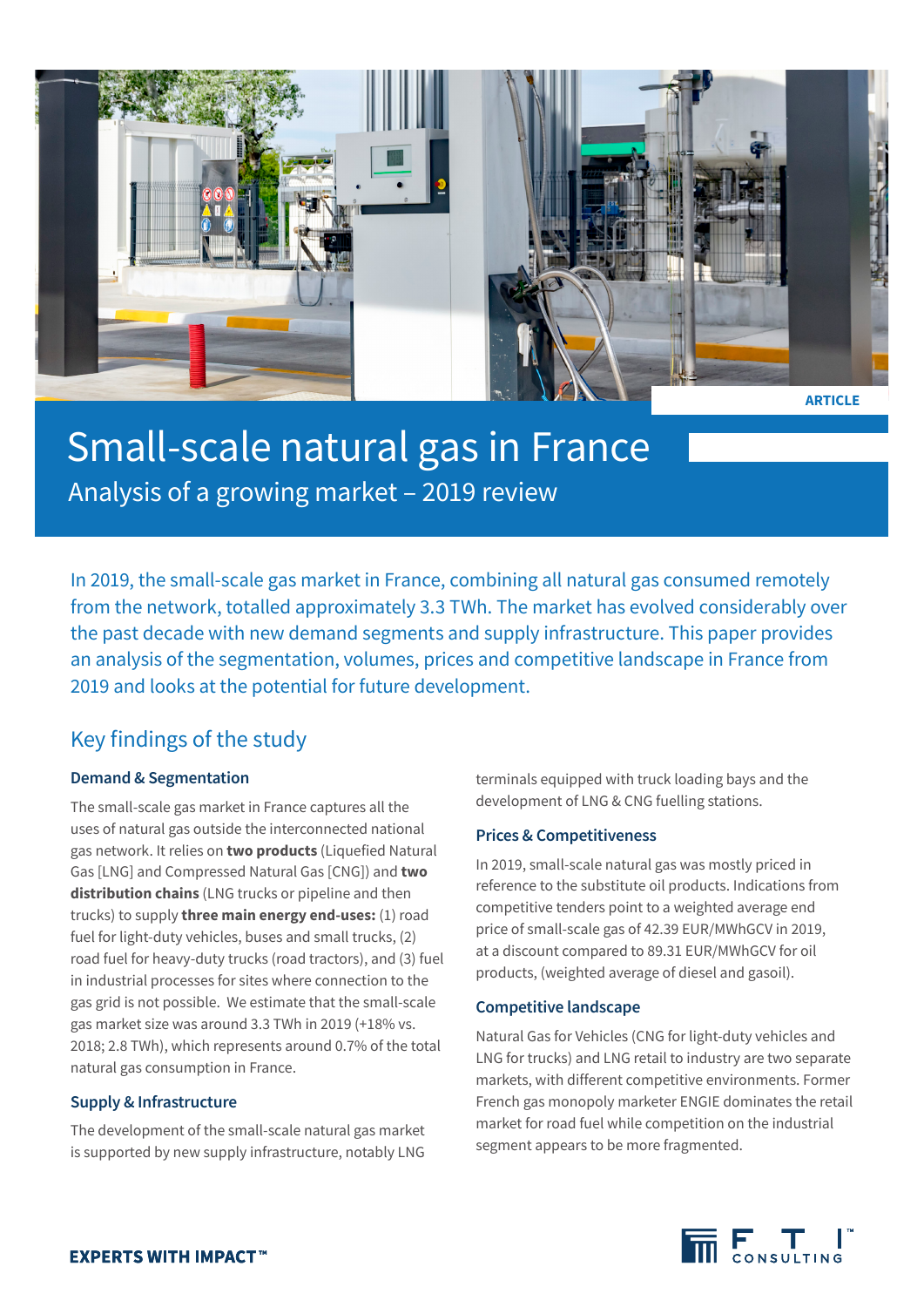## Small-scale is defined by its specific logistics chain

The small-scale gas market can be defined as the enduses of natural gas (methane) for which the burner tip is not directly connected to the natural gas network. It thus involves a specific, small-scale, logistics chain to bring natural gas to the point of combustion, contrasting with the dominant large-scale network-based delivery of natural gas.

This specific logistics chain, in France, relies on two different distribution chains and two different endproducts, serving three main end-uses.

**Two distribution chains**, to bring gas from import facility to end-user through:

- **—** LNG trucks
- **—** Pipeline networks, and then trucks

**Two end-products**, which are consumed by end-users:

- **—** Liquified Natural Gas (LNG)
- **—** Compressed Natural Gas (CNG)

#### Three main end-uses<sup>1</sup>:

- 1. **Road fuel for light-duty vehicles, buses and trucks (CNG)**, distributed in CNG fuelling stations and transported either through the network of pipelines (Networked CNG) or supplied to the station by trucks as LNG and then converted into CNG at the station  $(L-CNG)$ .
- 2. **Road fuel for heavy-duty trucks (LNG)**, mainly road tractors > 40 Tons, distributed at LNG fuelling stations.
- 3. **Fuel for industrial processes (LNG)** for industrial consumers not connected to the natural gas network (off-grid). Usually, LNG is used as a substitute to oil products (gasoil, liquified petroleum gas, heavy fuel oil) in industrial processes. It is supplied directly by trucks from LNG terminals equipped with truck loading bays and stored on site and re-gasified by a LNG satellite plant.

The first two segments are usually referred to as Natural Gas Vehicles (NGV).

1 In Europe, other end-uses are already developed, namely LNG for power generation, LNG for isolated gas networks and LNG for ships (marine fuel)



#### **FIGURE 1 – NATURAL GAS LOGISTICS CHAIN AND MAIN USES**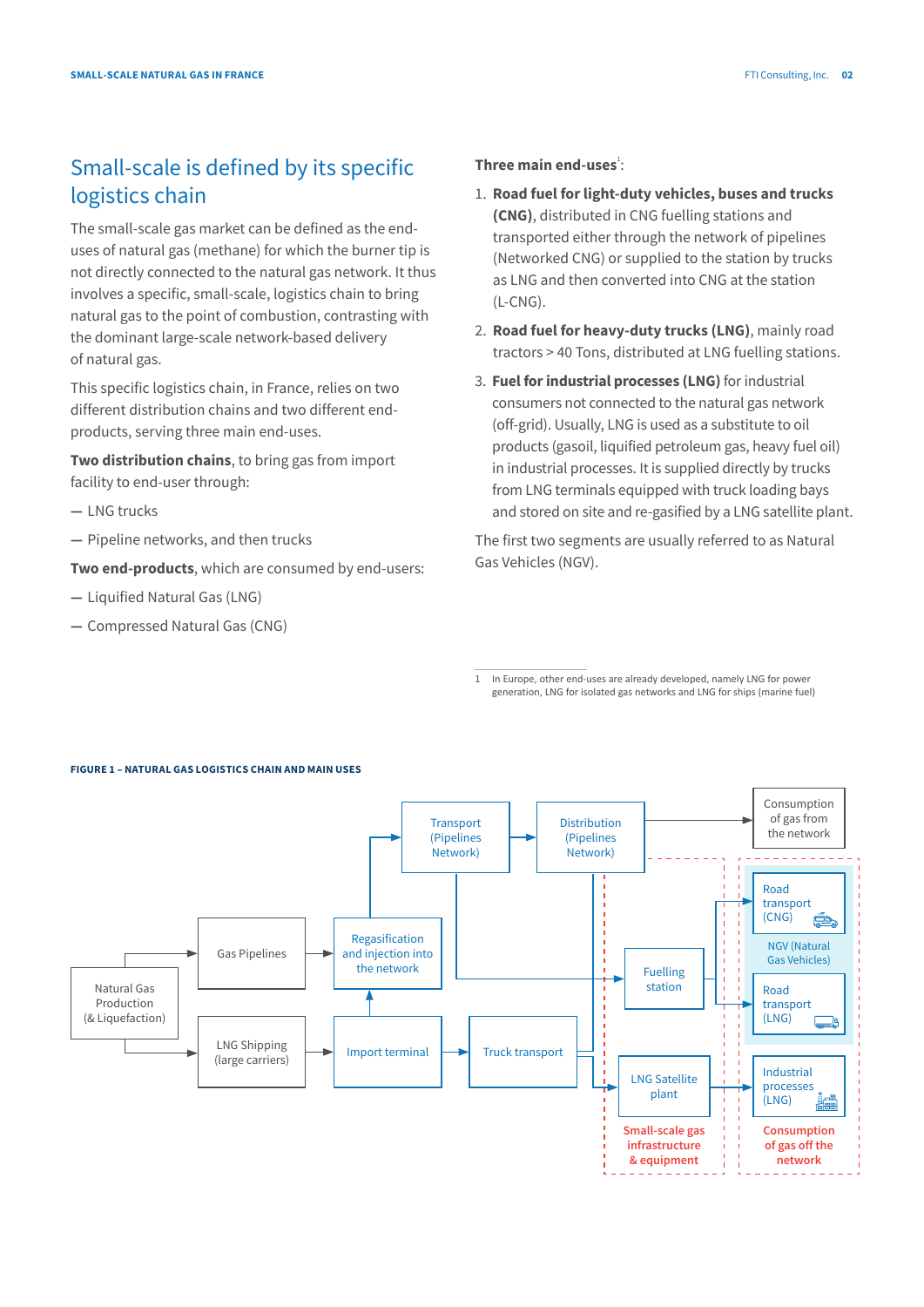### Small-scale gas is a collection of niche markets

Small-scale gas is a relatively new form of energy consumption which started taking off in the past decade. We estimate that the total demand for small-scale gas in France in 2019 amounted to 3.3 TWh, representing only about 0.7% of the total natural gas consumption in the country.

The development of the small-scale gas market started in the off-grid industry segment, with imports from Spain, Belgium and the Netherlands, and then a local supply with the opening of truck loading bays at Montoir LNG terminal in 2013 and Fos in 2014.

Since 2014, the NGV segments (CNG for light duty vehicles and buses and LNG for heavy-duty trucks) have significantly developed, supported by investments in refuelling infrastructure (notably LNG stations).

#### **A. Demand**

In 2019, we estimate that the NGV (Natural Gas for Vehicles) market size was 2.3 TWh, with 1.5 TWh of CNG from the gas grid, and 0.7 TWh of LNG transported from terminals to the fuelling stations by trucks. Based on interviews with market players, we can assume that 30% of LNG supplied to refuelling stations is transformed and ultimately used as CNG (L-CNG), breaking down the 0.7 TWh of LNG supplied into 0.5 TWh of LNG for heavy-duty trucks and 0.2 TWh for L-CNG. The total NGV consumption grew by 21% compared to 2018 figures (1.9 TWh).

The off-grid industry LNG consumption accounted for 36% of small-scale LNG supply to France and amounted to 1.2 TWh in 2019, compared to 0.9 TWh in 2018, an increase of 33%.

When compared to the total natural gas market size in France, we estimate that the small-scale segments only accounted for 0.7% of the 500 TWh total French natural gas consumption in 2019 $^{23}$ .

Sources: FTI analysis based on Open Data Réseaux Energies and interviews

#### **FIGURE 3 – EVOLUTION OF THE NATURAL GAS VEHICLE FLEET**

**FIGURE 2 – BREAKDOWN OF VOLUMES IN 2019**



Sources: AFGNV, FTI analysis

#### **B. Primary Supply**

Unlike CNG supplied through the gas network, the development of new infrastructure is particulary critical for segments relying on Liquified Natural Gas. These segments represented 51% of the total small-scale natural gas consumption in 2019.

In 2019, 3 out of the 4 French LNG terminals offered truck loading services (Montoir-de-Bretagne, Fos Tonkin, Fos Cavaou).<sup>4</sup>

On top of that, French demand is also supplied with imports from Zeebrugge (Belgium), Barcelona (Spain) and Gate (Netherlands). In 2019, we estimated that imports accounted for 34% of the total supply of LNG trucks to France<sup>5</sup>.

<sup>2</sup> For our calculations, we have made the following assumptions: 1 LNG truck = 40 m3; LNG density = 450 kg/m3; GCV factor = 15.18 MWh/t

Based on an estimated consumption of 500 TWh (Bilan énergétique de la France en 2019 - Données provisoires – SDES)

**LNG trucks or containers Gas pipelines (Transport / Distribution networks) 1.16 TWh (LNG) 0.48 TWh (LNG) 1.70 TWh (CNG & L-CNG)**

<sup>4</sup> The fourth one, Dunkerque LNG, opened its truck loading in June 2020

<sup>5</sup> Estimate made based on interviews with terminal operators (Barcelona = 15% of total supply to France; Zeebrugge = 12%; Gate = 8%)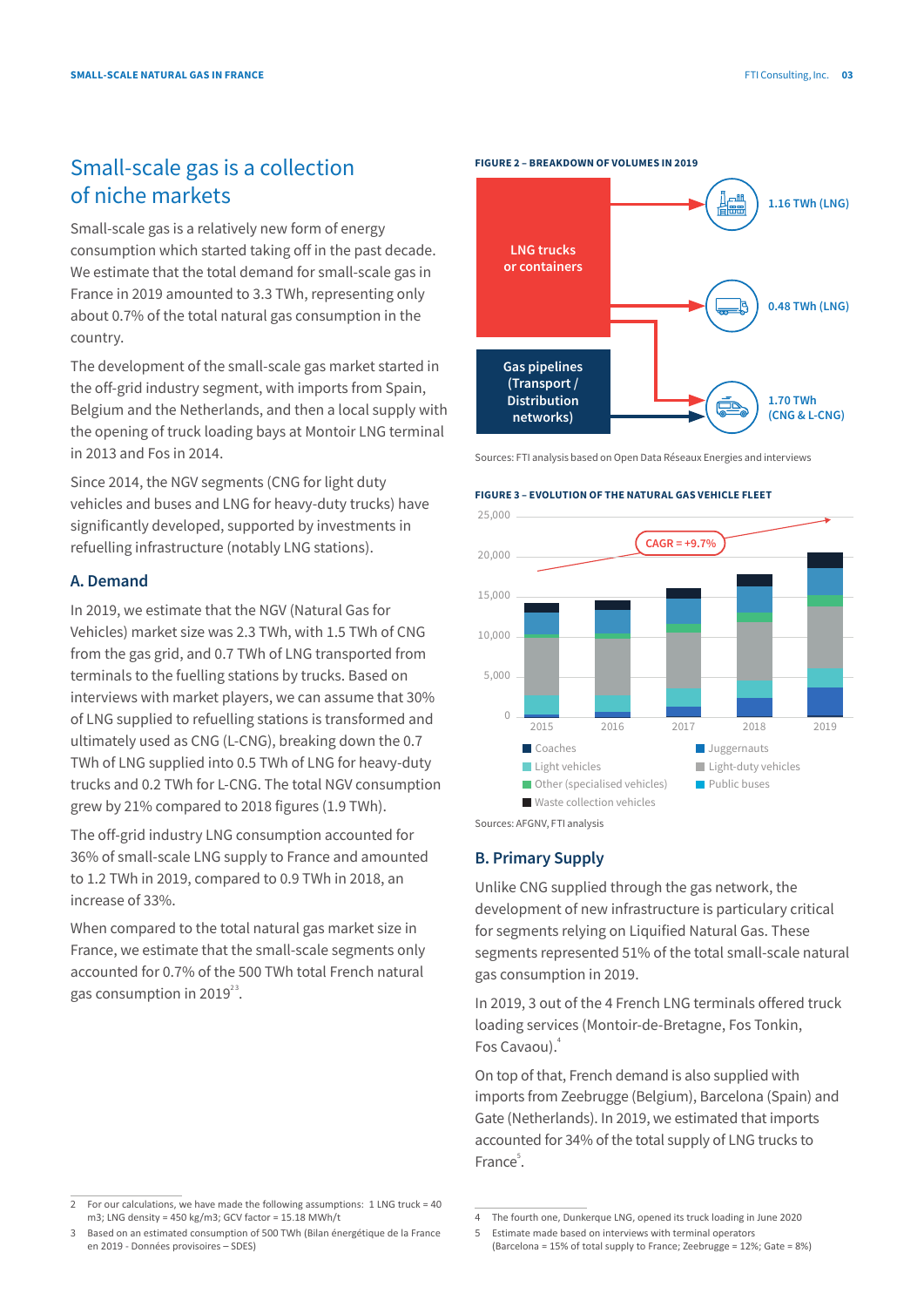

#### **FIGURE 4 – EVOLUTION OF TRUCK LOADING CAPACITY AND VOLUMES IN FRANCE – NUMBER OF TRUCKS / SLOTS**

#### **C. Secondary Supply**

Access to refuelling infrastructure is a major factor for the development of Natural Gas for Vehicles (NGV). Similar to what can be observed in the electric vehicle market, consumers (either individual or fleet operators) must be reassured that the infrastructure will be sufficient to match their needs across their destination areas.

The number of public stations has increased significantly in the last 5 years reaching a total of 132 stations at the end of 2019 (99 CNG stations and 33 LNG stations) $\degree$ , covering major routes. In addition to public stations, fleet operators (municipalities, road transport companies, etc.) can install private stations to refuel their own vehicles where infrastructure is lacking and if the size of the fleet makes it economically viable.



**FIGURE 5 – EVOLUTION OF NUMBER OF PUBLIC CNG AND LNG STATIONS**

#### Sources: AFGNV, FTI analysis

### Gas is competitive against oil products, which could boost the development of small-scale gas end-uses

According to our interviews with market players, the value of gas in the small scale segment is determined by the closest substitute oil product. Such oil price references remain the basis for a large share of the small-scale gas market pricing. For LNG in the off-grid industry segment, Gasoil was the most relevant substitute while LNG and CNG for vehicles prices were compared to Diesel.

Attempting to go further than these general price references to oil-products, we conducted a review of pricing for small-scale gas in 2019 based on confidential brokers' information, and one refuelling station operator (V-Gas) price list. By relying on data from selected brokers (who generally optimize fuel costs for their clients) in our analysis, we acknowledge that price information may only be representative of the part of the market that is competitively sourced.

On this basis, we can observe significant price advantages for competitively sourced small-scale gas:

- **—** In the off-grid industry segment, we observed a discount for the gas price vs. gasoil of 25% (in EUR/ MWhNCV).
- **—** In the NGV segments (LNG, L-CNG and and CNG from grid), we observed a discount for the gas price in EUR/ kg vs. diesel in EUR/l of  $40\%$ <sup>7</sup>.



#### **FIGURE 6 – 2019 END-USER PRICES – CNG / LNG VS. EQUIVALENT OIL PRODUCT (DIESEL OR GASOIL) – EUR/MWH GCV (EXCL. VAT)**

Sources: FTI analysis; based on V-Gas public price for natural gas and brokers' information

Source: AFGNV

Estimate made based on interviews with terminal operators (Barcelona = 15% of total supply to France; Zeebrugge = 12%; Gate = 8%)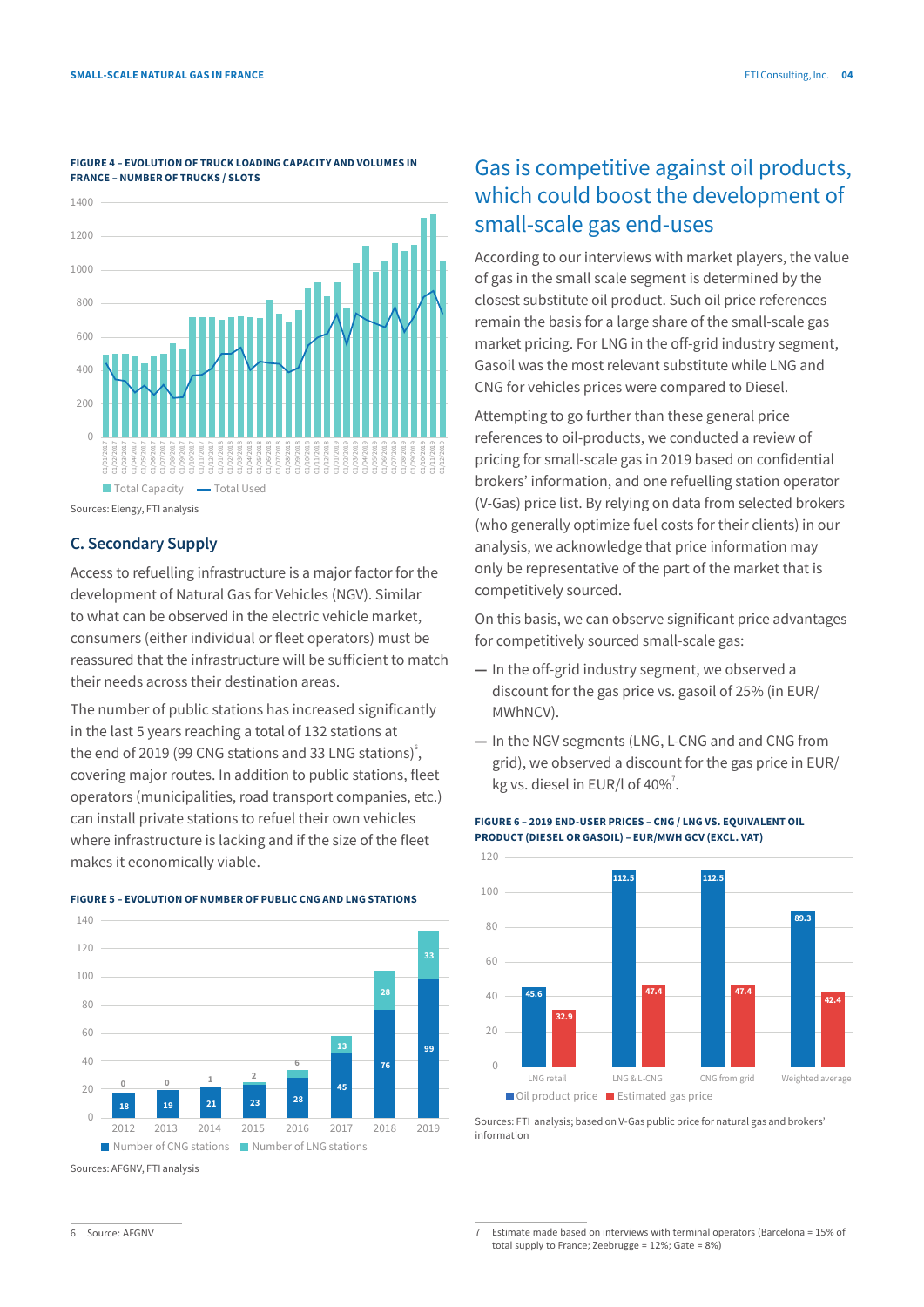### Competition could be another driver for growth, driving end-user prices down

The strong growth history and prospects of the small-scale gas market have attracted many players from adjacent sectors as well as standalone pure players. The diversity of players has helped market small-scale gas as a substitute fuel, and could drive prices down in the future, further supporting growth.

#### **A. Competition on the NGV segment**

At the end of 2019, more than 20 players were active in the natural gas for vehicles segments (fuelling stations operators). Only 7 operated more than 5 stations with GNVert (ENGIE) being the market leader, operating more than 1/3 of the opened public stations.

#### **FIGURE 8 – ESTIMATED MARKET SHARES IN THE NGV FUELLING STATIONS SEGMENT (BASED ON A NUMBER OF PUBLIC STATIONS) – 2019**



Sources: AFGNV, FTI analysis – 115 public stations identified Note: GNVert is the NGV retail brand of ENGIE

Market players can be divided into 4 main profiles:

- **—** Integrated gas players, already involved in the retail of natural gas through networks (ENGIE – GNVert, Naturgy, Endesa)
- **—** Pure players of the small-scale gas sector (Proviridis, Gazup, Molgas, etc.)
- **—** LPG specialists that have diversified (Primagaz)
- **—** Petroleum fuels retailers that have diversified (Total, Avia)

In addition to public stations, some of these companies operate private NGV stations for large consumers (municipalities, public entities, trucks fleets operators). GNVert reports operating more than 50 private NGV stations.

### **B. Competition on the off-grid industry segment**

The off-grid market being more mature, competition there is more intense than in the NGV segment, with several major players active.

Market players can be divided into 3 main profiles:

- **—** Integrated gas players, already involved in the retail of natural gas through networks (ENGIE - LNGeneration, Naturgy, Endesa): they benefit from their integration and clients porfolios in the natural gas retail segment
- **—** New pure players for which small-scale natural gas is core business (Molgas, HAM): they tend to be more price aggressive and benefit from their expertise in LNG logistics
- **—** LPG specialists that have diversified (Primagaz, Butagaz): they build on their current LPG clients porfolio and expertise in gas retail and logistics